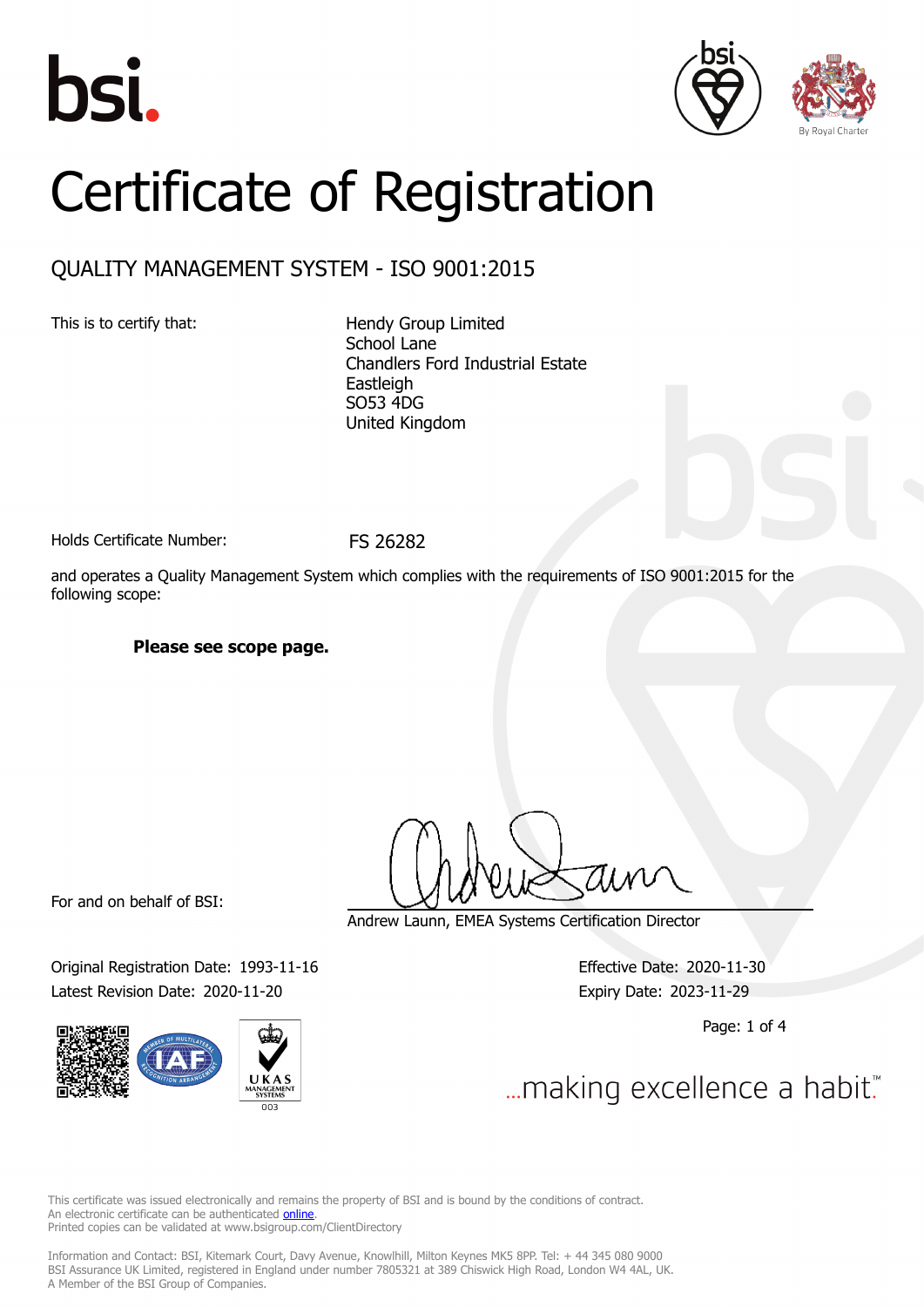Certificate No: FS 26282

## Registered Scope:

Ford, Honda, Mazda and KIA main dealer for the sale of new cars. Ford and Iveco and main dealer for the sale of new commercial vehicles.

The sale of used cars and used commercial vehicles.

The service and repair of cars and commercial vehicles.

The sale and fitment of manufacturers approved spare parts and non-franchised parts.

The development and adaptation, including assembly and testing, of engine power packs, drive and steering axles.

The provision of inspection, repair, reconditioning and verification of engines, engine powered equipment, engine ancillaries, diesel fuel injection systems, drive axles, steering axles and steering gear. Procurement, stockholding and sale of franchised and non franchised engines, components used in

engines, drivelines and steering gear.

Original Registration Date: 1993-11-16 Effective Date: 2020-11-30 Latest Revision Date: 2020-11-20 Expiry Date: 2023-11-29

Page: 2 of 4

This certificate was issued electronically and remains the property of BSI and is bound by the conditions of contract. An electronic certificate can be authenticated [online](https://pgplus.bsigroup.com/CertificateValidation/CertificateValidator.aspx?CertificateNumber=FS+26282&ReIssueDate=20%2f11%2f2020&Template=uk). Printed copies can be validated at www.bsigroup.com/ClientDirectory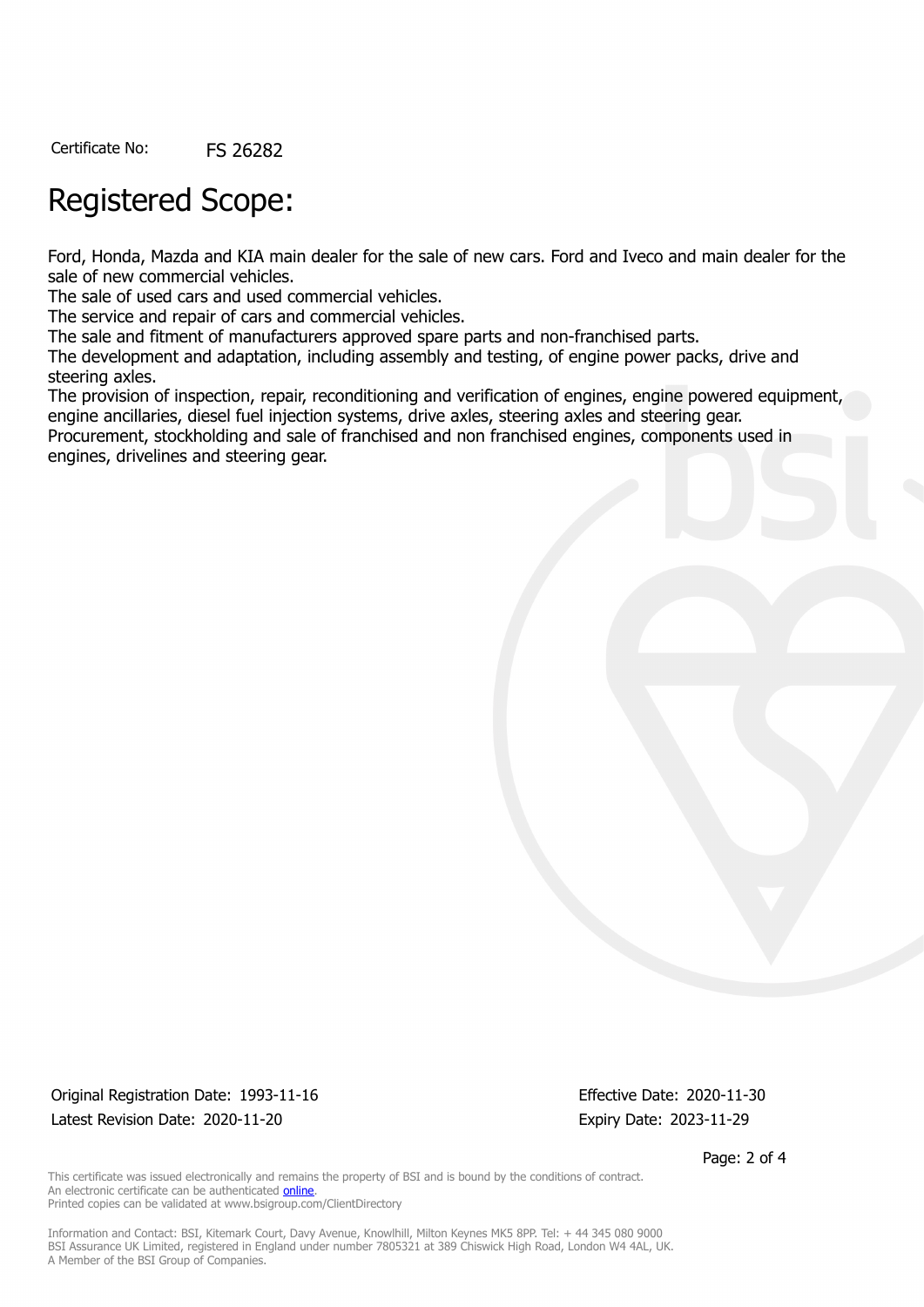#### Certificate No: FS 26282

| Location                                                                                                                 | <b>Registered Activities</b>                                                                                                                                                                                                                                                                                                                                                                                                                               |
|--------------------------------------------------------------------------------------------------------------------------|------------------------------------------------------------------------------------------------------------------------------------------------------------------------------------------------------------------------------------------------------------------------------------------------------------------------------------------------------------------------------------------------------------------------------------------------------------|
| Hendy Group Limited<br>School Lane<br>Chandlers Ford Industrial Estate<br>Eastleigh<br>SO53 4DG<br>United Kingdom        | Shared Service Centre for the provision of supporting<br>administration functions to the Hendy Group, including the<br>management of the quality system, central sales<br>administration, IT, HR and Finance                                                                                                                                                                                                                                               |
| Hendy Group Limited<br>Southampton Road<br>Cosham<br><b>PO6 4RW</b><br>United Kingdom                                    | Ford and KIA main dealer for the sale of new cars. Ford main<br>dealer for the sale of new commercial vehicles. The sale of<br>used cars and commercial vehicles. The sale of<br>manufacturers approved parts. The service and repair of cars<br>and light commercial vehicles.                                                                                                                                                                            |
| Hendy Group Limited<br>School Lane<br><b>Chandlers Ford Industrial Estate</b><br>Eastleigh<br>SO53 4DG<br>United Kingdom | Iveco and Ford main dealer for the sale of new commercial<br>vehicles. The sale of used commercial vehicles. The service<br>and repair of commercial vehicles. The sale of manufacturers<br>approved spare parts.                                                                                                                                                                                                                                          |
| Hendy Group Limited<br>Leigh Road<br>Eastleigh<br>SO30 9PT<br>United Kingdom                                             | Ford, Mazda and KIA main dealer for the sale of new cars.<br>The sale of used cars. The service and repair of cars and light<br>commercial vehicles. The sale of manufacturers approved<br>spare parts. The rental, hire and lease purchase of cars and<br>light commercial vehicles.                                                                                                                                                                      |
| Hendy Group Limited<br><b>Terminus Road</b><br>Chichester<br><b>PO19 2TX</b><br>United Kingdom                           | Ford main dealer for the sale of new cars. The sale of used<br>cars. The service and repair of cars and light commercial<br>vehicles. The sale of manufacturers approved spare parts.                                                                                                                                                                                                                                                                      |
| Hendy Group Limited<br>Newgate Lane<br>Fareham<br><b>PO14 1TU</b><br>United Kingdom                                      | Ford main dealer for the sale of new cars including fleet<br>sales. The sale of used cars. The service and repair of cars<br>and light commercial vehicles. The sale of manufactures<br>approved spare parts. The paint and body repair of cars and<br>light commercial vehicles.                                                                                                                                                                          |
| Hendy Group Ltd<br>T/A Hendy Power<br>22 Brunel Way<br>Segensworth<br>Fareham<br><b>PO15 5SD</b><br>United Kingdom       | The development and adaptation, including assembly and<br>testing, of engine power packs, drive and steering axles. The<br>provision of inspection, repair, reconditioning and verification<br>of engines, engine powered equipment, engine ancillaries,<br>drive axles, steering axles and steering gear. Procurement,<br>stockholding and sale of franchised and non franchised<br>engines, components used in engines, drivelines and steering<br>gear. |

Original Registration Date: 1993-11-16 Effective Date: 2020-11-30 Latest Revision Date: 2020-11-20 Expiry Date: 2023-11-29

Page: 3 of 4

This certificate was issued electronically and remains the property of BSI and is bound by the conditions of contract. An electronic certificate can be authenticated **[online](https://pgplus.bsigroup.com/CertificateValidation/CertificateValidator.aspx?CertificateNumber=FS+26282&ReIssueDate=20%2f11%2f2020&Template=uk)**. Printed copies can be validated at www.bsigroup.com/ClientDirectory